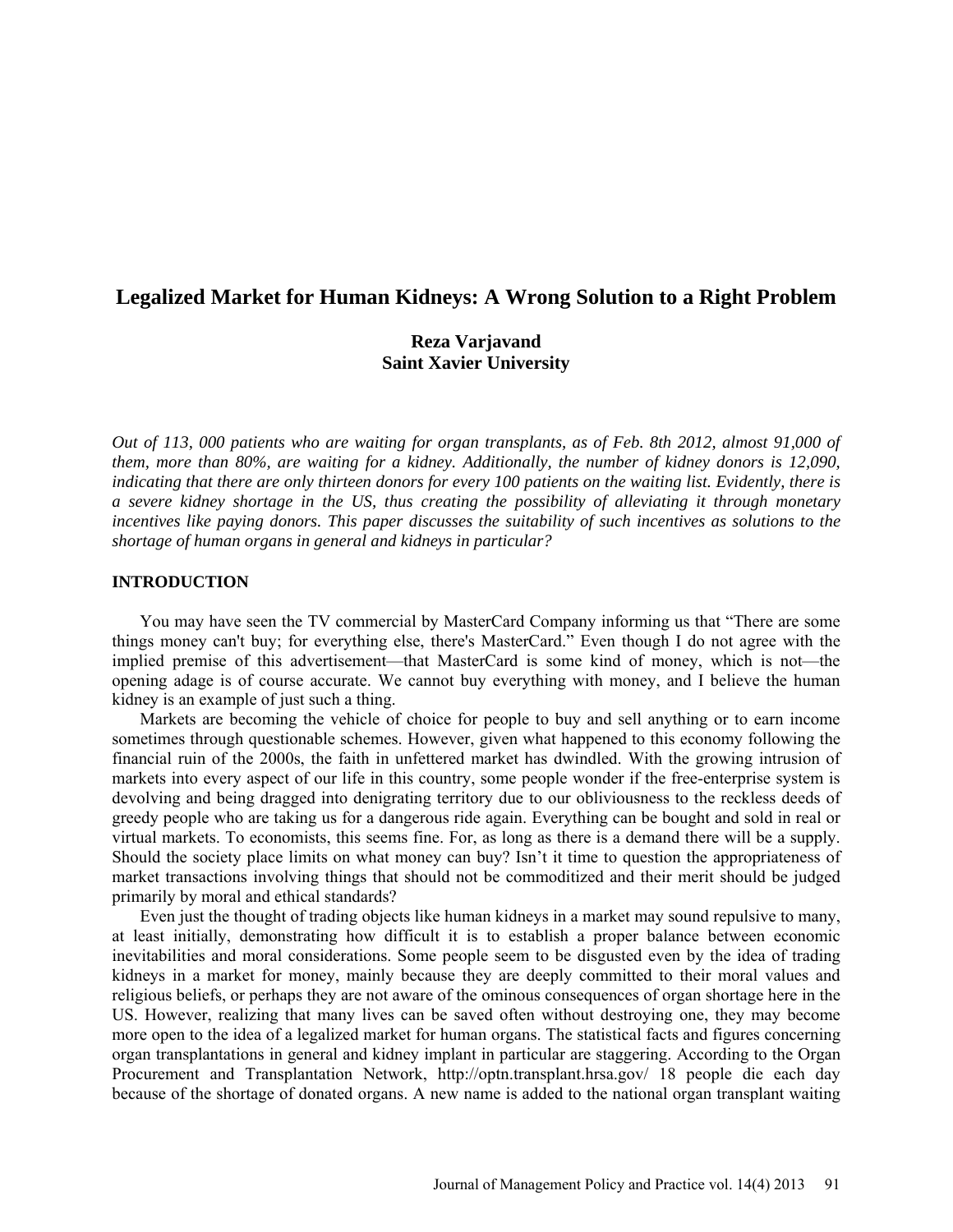list every 10 minutes. Out of a total of 113, 000 patients who are waiting for organ transplants, as of Febuary 8<sup>th</sup> 2012, almost 91,000 of them, more than 80%, are waiting for a kidney. Additionally, the number of kidney donors is 12,090, indicating that there are only thirteen donors for every 100 patients on the waiting list. Anticipating that they may not find a matching donor, many patients may not even bother to put their name on the waiting list, indicating that the shortage is even more severe than what is being reported. Almost 6,861 of donated kidneys come from cadavers and 5,229 from living donors. There is no question that with improvements in medical technology and the status of our public health, our life expectancy continues to increase, and so are the instances of kidney failure. Moreover, massive consumption of fatty and processed food and the ensuing increase in the rate of obesity can further increase the kidney diseases and hence intensifies the need for kidney transplantation. One of the other key contributors to the shortage is the ineffective procurement and allocation mechanism. However, I believe that regardless of the allocation system, there will always be a shortage of kidneys. Therefore, the critical question is: Will the shortage be eliminated, or at least alleviated, if we establish an active market for kidneys like the ones we have for ordinary products? This is the question to which we do not have a definitive answer yet because there is not such a market in any country with the exception of one, Iran. Iran is the only country in the world in which selling kidneys is legal. According to May 27, 2012 issue of Guardian, "In 2010, a total of 2,285 kidney transplants took place in the country [Iran] of which 1,690 kidneys were supplied from volunteers and 595 from those clinically brain-dead," This report provide an evidence that legalization has, in fact, worked in Iran, the only country in which trading human kidneys is in an open market is legal. In particular, such reports show that monetary reward did have a significant positive impact on supply by live donors. The same report claims that shortage in Iran is no longer a serious issue. (Please see this documentary for further information [http://www.snagfilms.com/films/](http://www.snagfilms.com/films/title/iranian_kidney_bargain_sale) [title/iranian\\_kidney\\_bargain\\_sale.](http://www.snagfilms.com/films/title/iranian_kidney_bargain_sale) **It** highlights the heart-wrenching problems that continue to overwhelm people even with a legalized market. Under the National Organ Transplant Act, selling kidneys or other human organs is outright illegal in the United States. There is, therefore, a severe shortage of kidneys. Many researchers believe that the shortage can be alleviated through monetary incentives.

#### **PROPONENTS OF LEGALIZATION**

Medical science tells us that we may be able to live a healthy life with only one kidney. Thank God we have been given two so we can donate or sell one of them—the one we don't need! There is, therefore, an opportunity for an open market to incentivize those who would like to sell a kidney thus increasing its supply not only by live donors but also from cadaveric sources. There are ample researches in support of legalization especially by medical professionals as well as economists (See specially Benjamin Hippen) This paper, however, neither condones nor refutes the legalized market a priori. It is rather an explorative endeavor intended to examine the available studies and to report what is out there with the hope of initiating a sensible debate on this controversial albeit critical issue. More essentially, to explore a solution to the shortage in the U. S. that is not only workable but also less agonizing. The proponents of legalization argue that without a market, the selling of human organs may go underground, in which case, grave exploitations of our most vulnerable people will result. This happens even in Iran where organ sales are legal. Often, needy patients end up paying a hefty price to the matching donors following intense negotiation between the two parties often through a middleman. Then again, there is no guarantee that such a system does not create undesirable consequences that may hurt those who are supposed to benefit from it. In other words, there are costs and benefits, and the open market system is rationally defensible if the expected benefits outweigh the expected costs; but there is no concrete evidence to support that they do. And, there are no reliable ways to quantify the costs and the benefits accurately. Some would even argue, oddly so, that a legal market may help our ailing economy which is in need of additional spending. This argument is as illogical as buying a cow just for a glass of milk or asking people to inject themselves with steroid just to look fit.

With everything said, levelheaded discussion of legalization may increase public awareness of the seriousness of the issue and the need for government to get deeply involved by providing healthy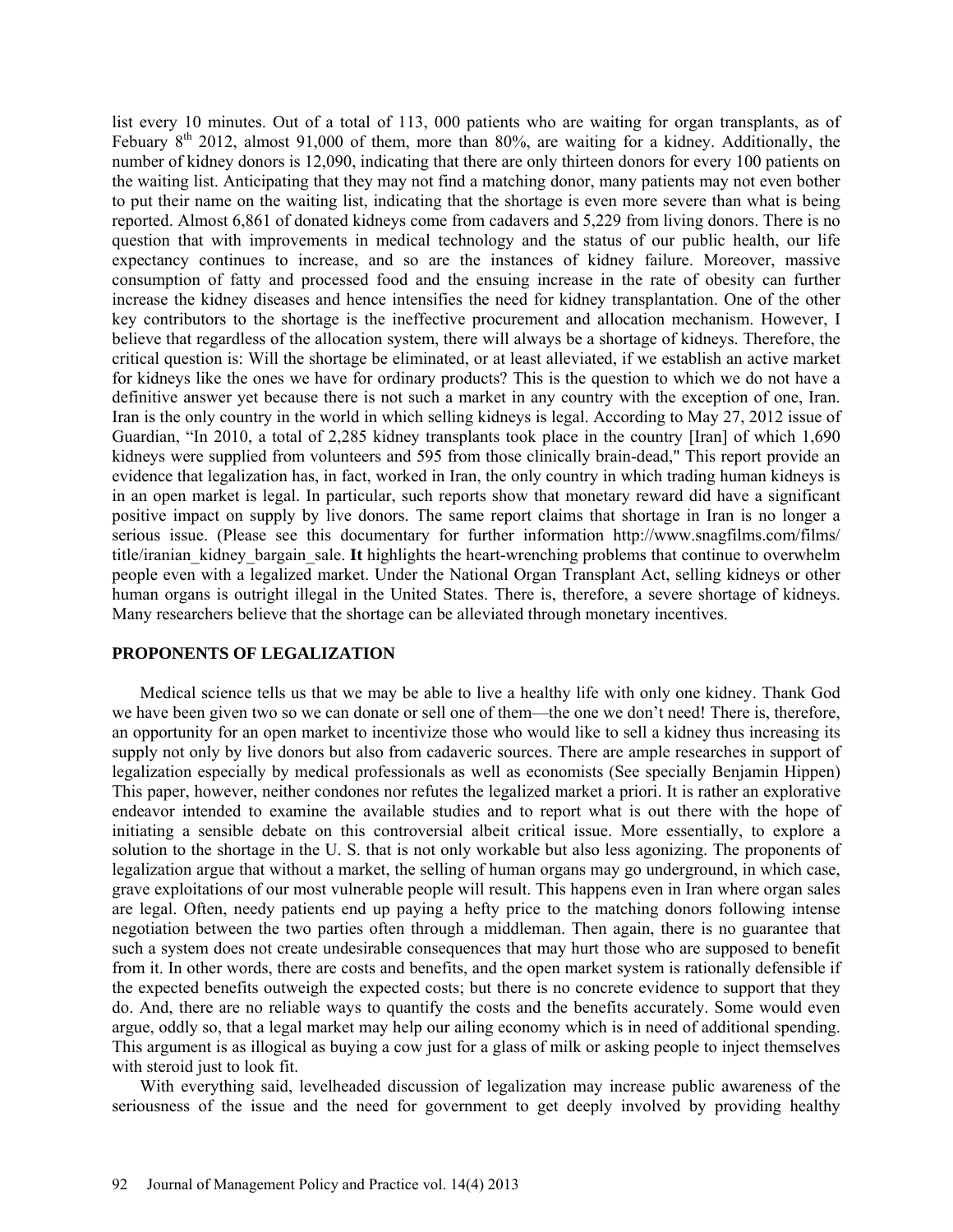environment so that the instances of kidney failure can be minimized and by providing funding for medical research aimed at developing human organs in laboratories using stem cells. This would be the least painful approach to dealing with this paradoxical issue. Even though the technology is in rudimentary stage, it could be a breakthrough for organ replacement in the future. (See [http://www.ted.com/talks/anthony\\_atala\\_printing\\_a\\_human\\_kidney.html,](http://www.ted.com/talks/anthony_atala_printing_a_human_kidney.html) and<http://ibnlive.in.com/news/> scientists-develop-human-eyeball-liver-in-lab/267466-2.html)

Like many other normative issue, trading human kidneys for money is a controversial question with no valid right or wrong answer. There are, however, plenty of pros and cons, depending on the angle from which you look at this issue, your moral values and religious beliefs, as well as your political persuasions. Nevertheless, there is no disagreement when it comes to the apparent shortage of kidneys in the US. Economists will argue that the reason we have a persistent shortage is because under our current distribution system, price has failed to function as a rationing mechanism. Had the United States allowed the selling of kidneys in a free market, we would not be facing this gloomy situation. They suggest that because people respond to monetary incentives. Given that such incentives are enticing enough, having a legal open market for kidneys would increase the number of donors. The thinking is that the higher the price, the larger the number of live donors/sellers and the better the chance that this shortage will be eliminated, or at least alleviated, especially in the long term. I believe that is a wishful thinking. While such an idea sounds plausible and works effectively for ordinary goods, it is doubtful that it works as expected for something as atypical as human kidneys. Even if such a suggestion does work in relation to kidneys, it generates a number of serious moral and ethical concerns. Mainly, human kidney is not an ordinary products, trading it in a market will alter its nature and may corrupt the entire system.

### **ARGUMENTS AGAINST LEGALIZATION**

Foremost, there are many things people do charitably that they are not willing to do for money. Donating an organ is a compassionate act, while selling it is considered callous and mercenary and our society is not yet ready to sanction it. Even though the monetary reward is tempting, most people donate a kidney for the personal satisfaction, the pride that comes with a selfless act of kindness, and the joy of saving someone's life. Commoditization of the human body parts will undermine such altruistic gestures, and diminish the dignity and inviolability of human life. Moral and ethical values, according to these people, should not be sacrificed for monetary gain and there should be limits on how people can make money especially through questionable trades.

Second, people obviously do not sell their body parts unless they are economically desperate and doing so will help them to ease off the financial pressure they may be experiencing. According to a report by Guardian, 5/27/12, "Marzieh's [a poor widow in Iran] biggest challenge in life is to come up with money for her daughter's wedding" and " To achieve this, she is ready to sell one of her kidneys" Also, a person may not be aware of the impending health risks that can result from harvesting a kidney from a live donor. Poor individuals who sell organs under a market system may suffer from the very same illnesses that the buyers will pay good money to avoid. These are some of the reasons why most kidney transactions usually take place in the rural areas of poor countries, particularly in India and in Pakistan with no due attention given to the peripheral concerns and the related risks for the donors.

Third, if we start selling organs, chances are that many people who might otherwise consider organ donation will no longer offer to do so for free or even for money because they may not want to abandon their moral/religious convictions, thereby, exacerbating the shortage and leaving needy patients in bigger jeopardy. There is also a good basis to argue that more people would sell a kidney for money, but only if the price is really high enough to help them overcome the feeling of guilt attached to selling a kidney as it is viewed as a socially unacceptable deed. As such, in a legalized market, the price of a kidney will escalate as will the overall cost of organ transplantations since supply will never catch up with demand. According to some experts under a legalized market, price of a human kidney may escalate to about \$100,000 (see Ricahrd Epstein, 2006). Price hikes, therefore, will cause the exclusion of some people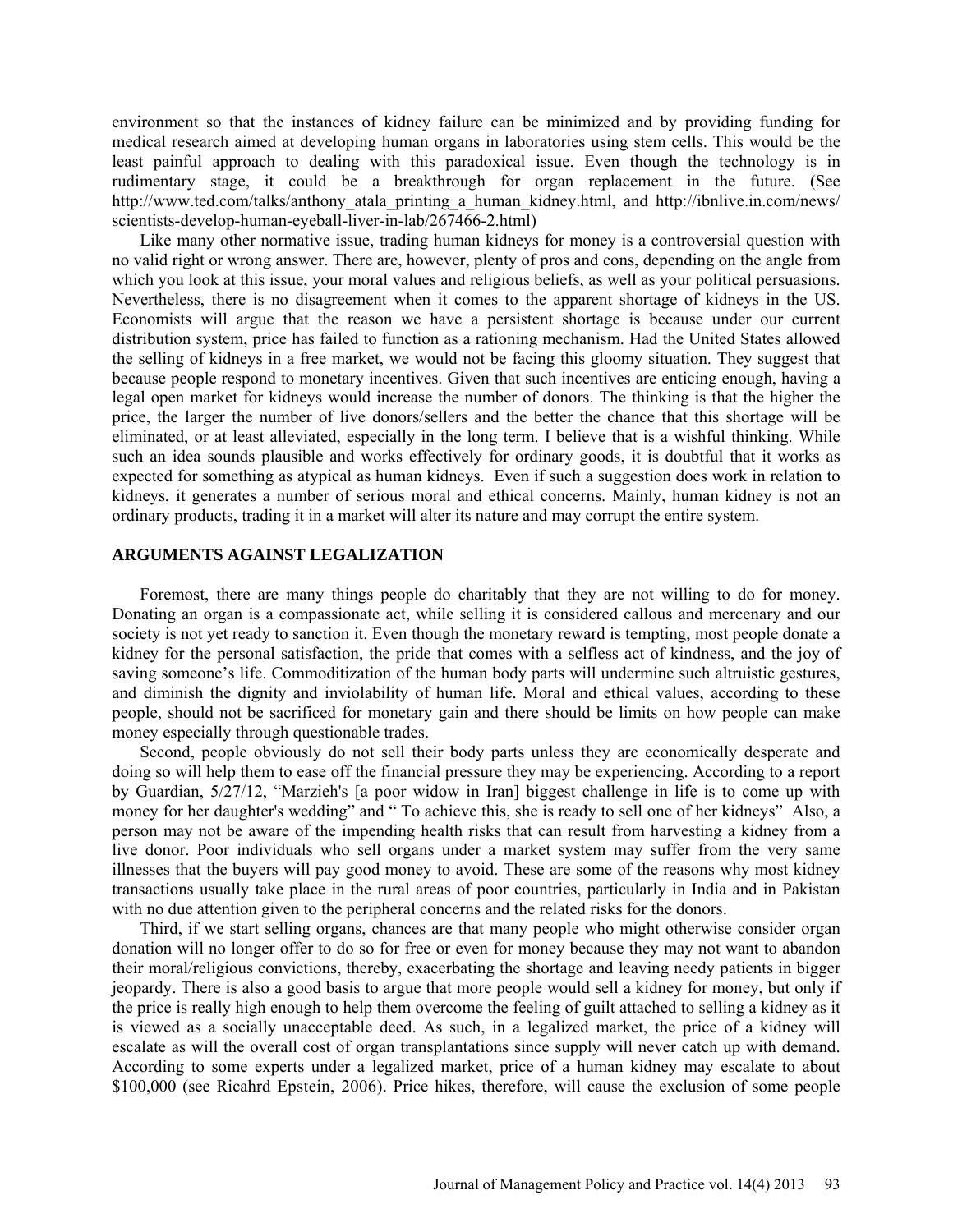who now can obtain a transplant under our current free system. In addition, who is going to absorb the additional costs, the patients or the insurance companies?

Needless to say, the persistent and growing demand for such a lifesaving commodity will bid up the price to a level where only the rich will be able to afford to buy a kidney. And, understandably, most people who are in need of a kidney are not usually rich so they will be priced out of the market. The rich can afford to buy the best kidneys offered on the market by healthier people, leaving less privileged patients with inferior kidneys offered by less suitable or deceased people. This would increase the chance of rejection and other complications for them. High costs may further deepen the class division in American society, which is already compartmentalized according to the money and wealth. One can, of course, argue that if there is no legal market, and regardless of the distribution scheme, the wealthy individual can still afford to purchase a kidney in a black market instead of going on a waiting list, or can afford to simply travel to other countries, like Iran or India, to get the implantation. In Iran "a healthy kidney retails for about \$6,000. The going rate is less than half that amount in India" TimeHealth Monday, July 27, 2009 Thus, creating another case in which the rich people can get ahead by using their monetary power.

Fourth, trafficking in human kidneys possibly will create a new generation of economic criminals who may even contemplate killing people just to sell organs for profit, or incentivize the involvement of various organized crime syndicates to kidnap and kill people to sell their organs. China was once accused of selling organs harvested from death row prisoners for hefty prices to foreign patients who needed organ transplants. A grisly tale that raised serious concerns about the possibility that repressive regimes may try to create a source of income by selling the organs taken from executed prisoners. Further information can be accessed from [http://www.dailymail.co.uk/news/article-407361/China-accused-selling-organs](http://www.dailymail.co.uk/news/article-407361/China-accused-selling-organs-executed-prisoners.html#ixzz1m9XaqBJi)[executed-prisoners.html#ixzz1m9XaqBJi](http://www.dailymail.co.uk/news/article-407361/China-accused-selling-organs-executed-prisoners.html#ixzz1m9XaqBJi) Have you seen the movie *Repo Man*? It is the story of a man who works for a company that sells human organs to transplant patients on credit. If a patient fails to pay, the company sends its repo man to take back the organ and, as you probably guessed, in a very violent way! Likewise, high organ prices may create yet another possibility. For instance, if an identified organ donor is in a serious accident, there is fear that he or she will not receive earnest lifesaving efforts at the scene, or perhaps will be denied proper lifesaving follow-up treatments just to get an organ after the person is dead. Even the thought of something like that happening is very frightening; however, when there are no moral boundaries to the power of the market, every dreadful deed can happen. Such possibilities may sound unthinkable, but you cannot imagine the extent to which some people are willing to go for the sake of money.

Fifth, thank God that in the U.S. the payment for medical services is completely separate from the delivery of medical care to the patients. Who wants to think about upfront money while devastated by the serious illness of a loved one in need of a kidney or any other vital organ? If organ donation is turned into a for-profit business enterprise, price will be most likely negotiated between a donor and the family of the recipient, and because the family is in such dire need of this vital commodity, chances are they will be duped into paying a high price, especially if the transaction is brokered by greedy middlemen or procurement agencies such as the one in the movie *Repo Man.*

Finally, one can also argue that staying healthy is something of special merit. It not only benefits you personally, but your family and society in general as well. You have, therefore, an obligation to keep your body intact by avoiding health risk activities, including selling your body parts for money. There is guarantee that harvesting a kidney from a live person has no health risk especially in the long run. Some religions, in fact, teach us that your whole body should be preserved for the life after death. As stated by the teaching of Islam: "To God we Belong, To Him is our Return." Accordingly, you belong to God and your body parts are not like the pieces of property you own and thus can be sold at your discretion. Except for maybe some fundamentalist sects, most Christians believe that organ donation is a charitable act of love that fits under "Love thy neighbor" and that the body at death is different from the whole, glorified, resurrected body in life after death. Buying and selling organs, however, are seen as illicit, abominable acts. Pope Benedict XVI said "the body can never be considered as a mere object" so the "logic of the market" cannot be applied to organ donation. See the article: *Pope Warns of Dangers of*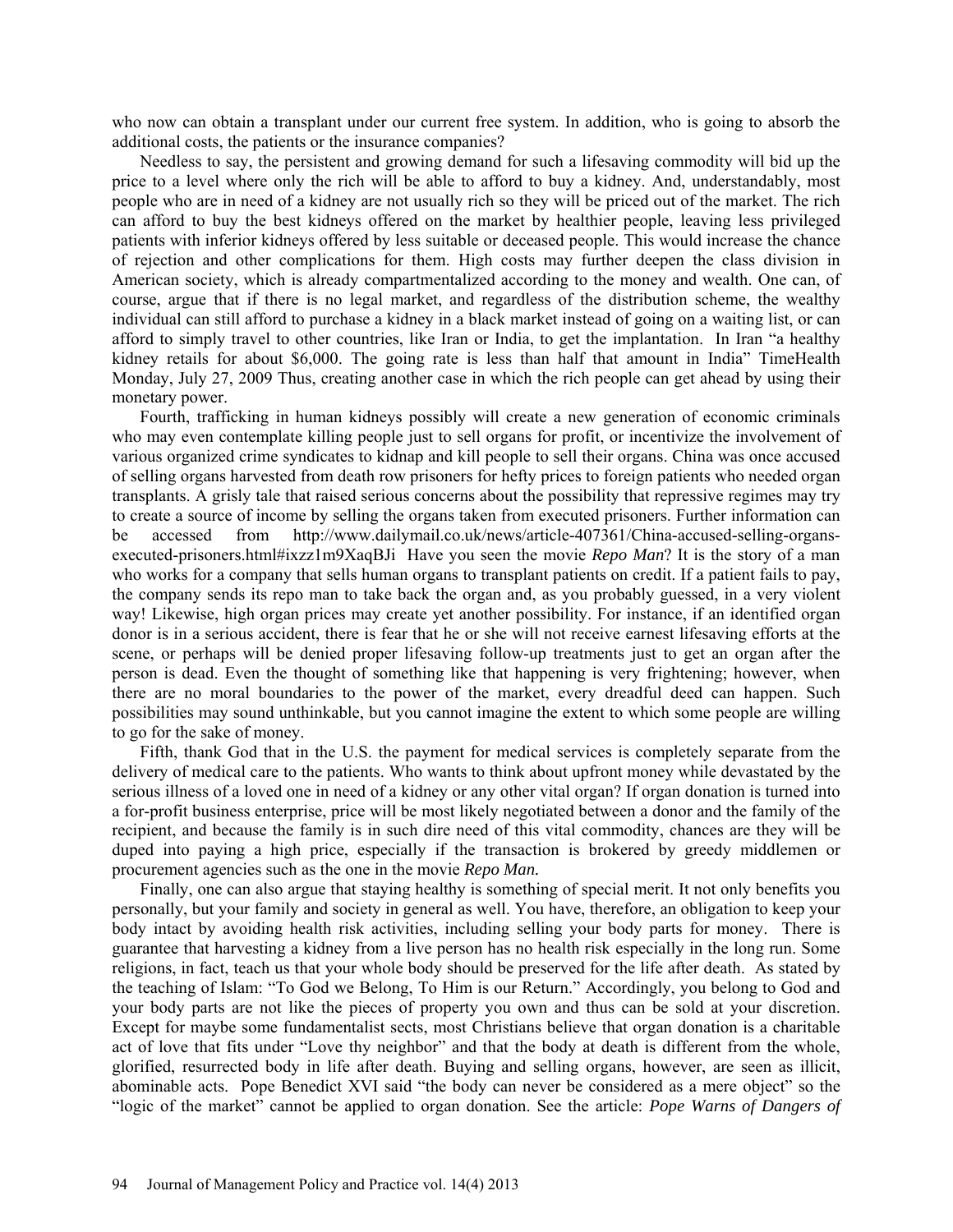*Selling Human Organs at* http:/[/www.catholic.org/international/international\\_story.php?id=30460](http://www.catholic.org/international/international_story.php?id=30460) I think most Christian religions would believe the same.

Is there the probability that economic crimes will increase if there is a legal market for human organs? Will some profiteering entrepreneurs try to steal or incise organs from other people so as to sell them to the highest bidder? Is it probable that some villains will victimize vulnerable people by luring them into the trap of selling their kidneys? Will the legalized market intensify class divisions and polarization of the society? Considering these and similar questions, the market system may be prone to serious flaws and abuses unless there is vigorous government oversight and appropriate binding regulations. These and similar thorny issues need to be thought of and properly addressed before contemplating a free market.

## **DOES THE LAWS OF SUPPLY AND DEMAND APPLY?**

Economists take pride in the universality of the law of demand and supply whose interactions create a market, thus a true price, for ordinary goods and services. It is not clear, however, if human kidney is an ordinary good and thus a suitable candidate for market transaction? I believe we can start by making distinction between *effective* demand and *potential* demand. Doing so can help shed some light on this inimitable situation. For demand to become effective two things must exist: desire, otherwise known as consumer preference, and the ability to pay, income, as indicated by the level of consumers' income. Demand that cannot be backed by the ability to pay is known as potential demand in the sense that there are many customers in the market who wish to buy the underlying product, however, because of inability to pay, they are priced out hence their demand is dormant and has no effect on the outcome of the market. For potential demand to become effective either price has to decline or consumers' income should go up. In case of something as atypical as kidney, one can argue that there is no potential demand particularly under zero-price system. Existing demand is all there is and is limited to the number of patients who are in need of a kidney at any point of time. In other words, under voluntary system, there are no patients who are waiting for price cut. Even with a monetary price, one can argue, that demand is quite price inelastic for the same reason. In economic terms, demand is highly price inelastic and thus can be depicted as a very steep line, Chart 1. With zero price, supply is only 12,000 units, however, however, 91000 units are demanded, resulting in a shortage of 79,000 units.

In contrast, supply's sensitivity to price may be stronger reflecting the fact that some people, especially those in dire financial condition especially in poor countries, may consider selling a kidney to pay the bills if price is high enough. As a result, supply curve is price sensitive thus flatter than demand curve, especially at high prices. At zero price, there is a shortage, a gap between supply and demand as indicated above. However, because of almost vertical demand curve, the shortage stays almost the same in the short run. The question is, can it be assuaged by stimulating supply through monetary incentives. It can be surmised that low prices may thwart some of the people who are currently donating a kidney for moral gratification thus widening the shortage sharply at low prices like \$500. It can be argued that shortage will continue to rise up to certain price, say \$2,500, beyond that, supply might respond positively to further price hike. In other words, I believe there is a minimum price beyond which supply starts to show positive response thus become up-sloping, at or below that price there is no price-induced supply. This argument is based on the empirical results of our survey (presented below) that some people who used to donate kidneys just for moral gratification may now feel cheapen and refuse to sell a kidney especially at low prices. For example, at \$500 price, supply will drop to 6000 units, resulting in additional 6000 units shortfall. Conceivably, there might be a range of low prices at which supply remains flat or show a very low sensitivity to price change. Ideally, if price goes up to say \$7,000, it may be enticing to persuade some people to sell a kidney so that shortage will be eliminated, at least theoretically. Needless to say, that \$7,000 is just for the sake of making a point. It is realistically very low. According to a report in NYT, December 5, 2012 "Most experts say somewhere in the ballpark of \$50,000 would make sense." Given the fact that a substantial majority of people we surveyed, almost 85%, indicated that they believe they can live a healthy life with only one kidney, they will presumably be willing to sell a kidney if properly compensated. It can be asserted that there cannot be a complete elimination of shortage under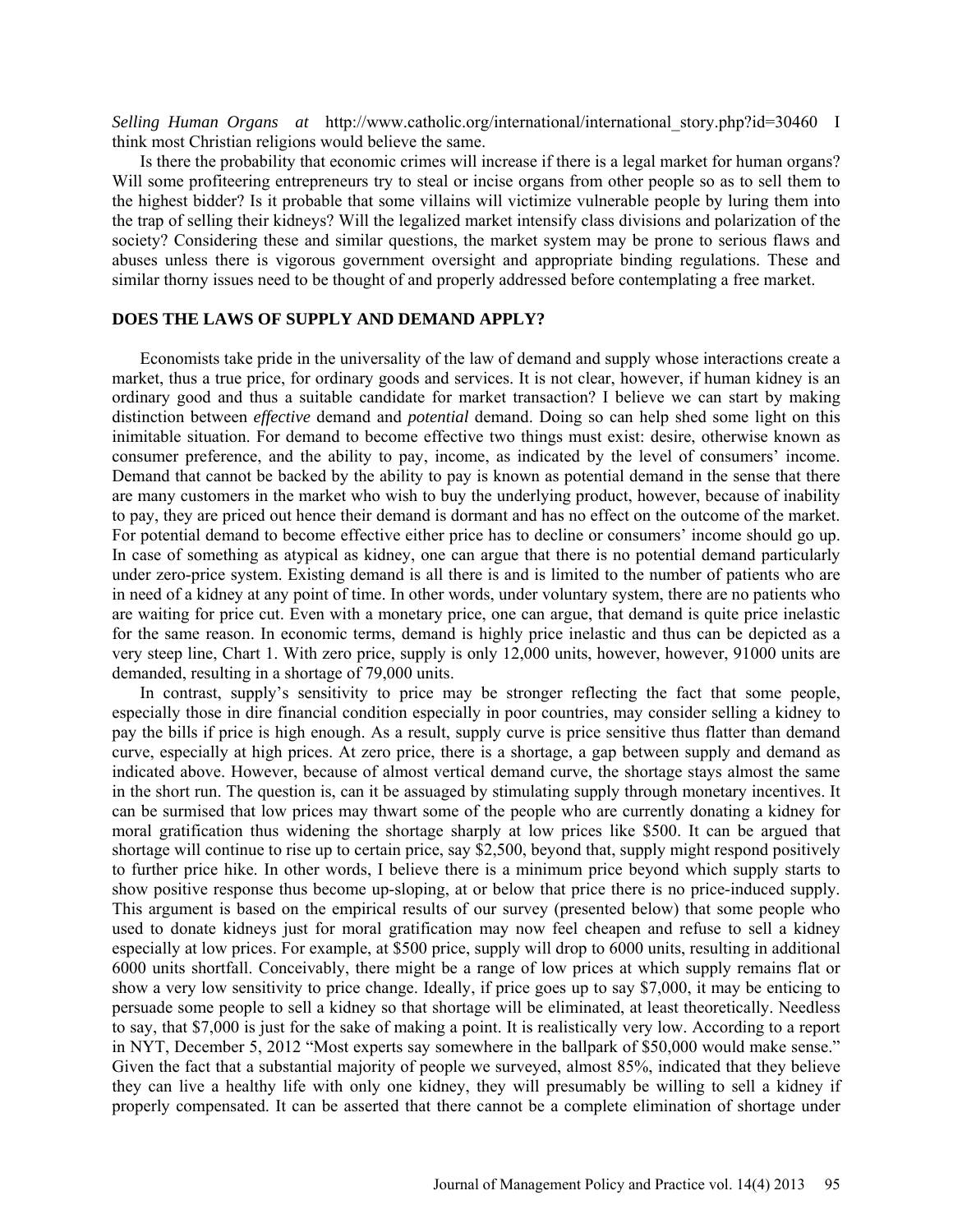any price level since price is one of the several determinants of both supply and demand. Non-economic considerations may still in fact override the economic matters. There should be, for example, a perfect match between the donor/seller and the needy patient. Without it, there is no deal. Thus, there will remain always a number of patients unable to find suitable kidneys at any price. There is also a number of patients who will withdraw from the market after a long wait and inability to find proper donors, discouraged patients.



**CHART 1**

Under a legalized system, matching supply and demand may be facilitated by profit seeking procurement agents or the middlemen who may craft innovative methods to lure people into selling a kidney, some of such schemes, however, may be unethical or exploitative. In extreme case, if price is really high, these people may even contemplate importing kidneys to the US creating a network of international organ trafficking.

#### **SURVEY RESULTS**

To gauge the public opinion concerning various aspects of this multifaceted topic, I conducted a survey, using a simple questionnaire that contains 17 questions, see Exhibit 1. It was designed to elicit input from a sample of respondents mostly college students. Here are the summaries of responses to each question and the key findings:

#### *1. It is a good idea to have a legalized market for buying and selling human kidneys?*

A majority of respondents 54% agree that having a legalized market is a good idea, however, 43% disagree. The key reasons for supporting the legalized market is that first of all, people are under the impression that having a legalized market will help to solve the shortage problem and it, in fact, may. This was especially true of this survey because the respondents were properly informed of the benefits of a legalized system. Had they become fully aware of the costly nonmonetary consequences of a legalized system, especially the possible health risks for live donors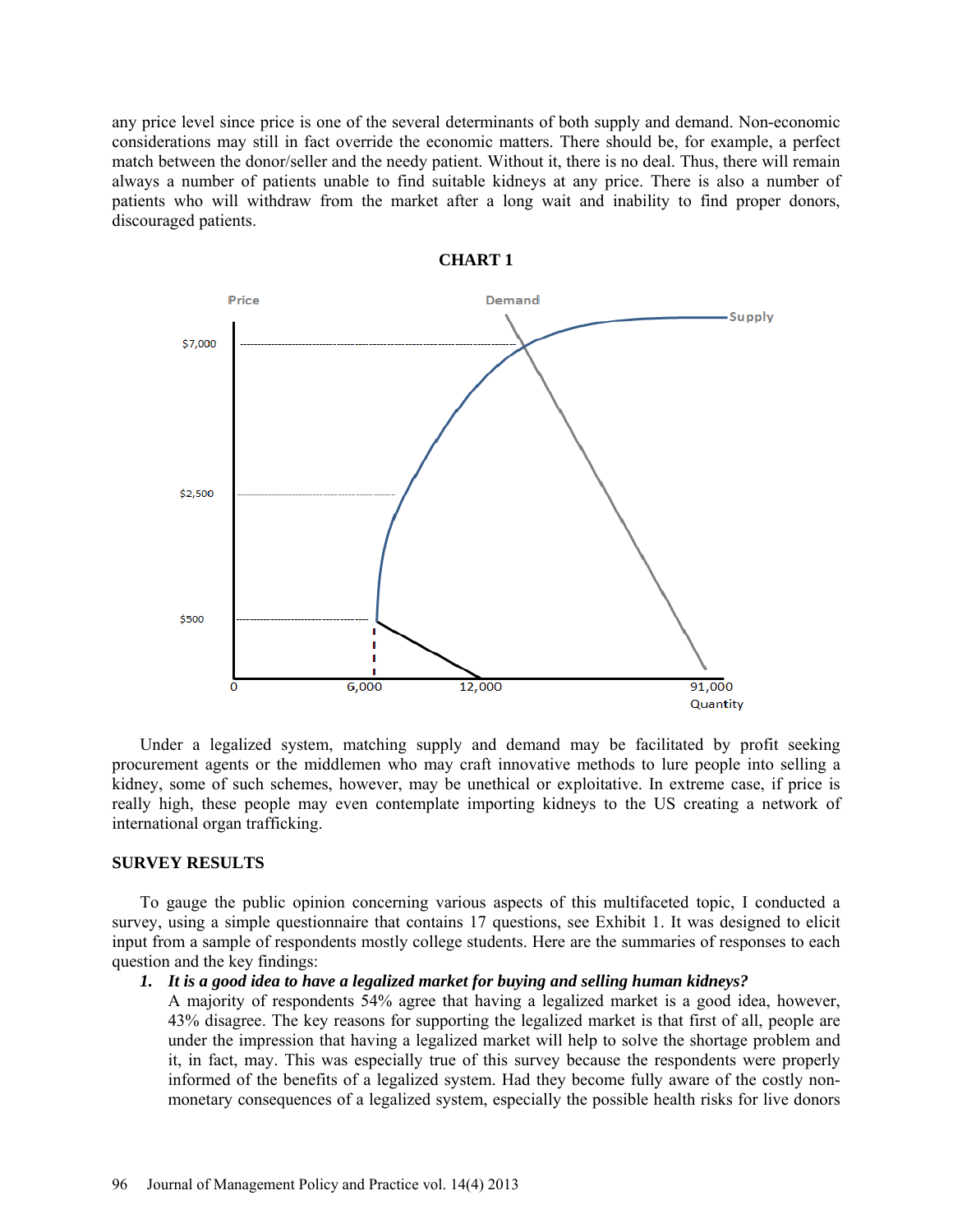and the ensuing exploitation of the poor by greedy middlemen, their response would have been favorable.

2. *Instituting a legalized market is an effective and appropriate approach to alleviating the shortage of human kidneys.*

A good majority, 56%, disagrees simply because they believe that alternative non-market schemes, such as prevention and education not only help us to deal more effectively with the shortage problem, they also preserve the character and the human aspects of donating a kidney. In light of their responses to the first question, it seems that buying or selling a kidney in a legalized market is a good idea out of necessity not choice. It is not considered necessarily the most effective approach to tackle the shortage problem.

# *3. I would favor a legalized market if it is properly regulated by the government.*

Fifty two percent would favor government regulation. It seems people believe a well-regulated transparent market for kidneys may eliminate some of the problems associated with current system. Understandably, overall support for government regulation has been on the rise in the aftermath of recent financial turmoil that plunged this economy into its deepest recession in its history. It seems what the public is saying is that if we are going to have a legalized market, it is better to be stringently regulated and supervised by government. So, the possibility of abuse and exploitation is minimized.

*4. Offering monetary compensation will increase the number of people who would be willing to give up a kidney.* 

Almost 76% of the respondents thought that monetary incentive will entice people to offer a kidney for sale. This is especially the case if the amount is high enough to compensate the potential sellers for the possible health risk and psychological suffering. Plus, they are assured that doing so may not cause any long term health complications. Monetary incentives not only increase the supply from live persons, it may also motivate people to sign a legal document to become an organ donor/seller knowing that any financial reward benefits their surviving heirs. It can be also argued that monetary incentives may increase the number of kidneys that can be safely imported to the US from other countries.

*5. Offering monetary compensation will turn off and decrease the number of people who would be willing to freely denote a kidney.*

Sixty two percent disagree with this statement. Although, one can argue that monetary incentives may discourage those people who are willing to donate a kidney for altruistic causes, the majority of the respondents seem to believe that this is not a big drawback. This finding is consistent with another conclusion of the survey, 65%, believed that monetary incentives may even inveigle voluntary donors to overcome the feeling of guilt if the incentives are worthwhile.

*6. It is medically safe to donate a kidney and thereafter live a healthy, complete life with only a single kidney.* 

Ironically, a substantial majority of people, a whopping 85%, think it is medically safe to sell a kidney. I think, however, there is no guarantee that complications may not arise in the long term. In case of such complications, the second kidney serves as a back-up system.

*7. I would sell a kidney if I was financially desperate.*

Only 34% they said they would, 66% would not sell a kidney for money. Although they believe that monetary incentives work, as indicated by their response to question # 4, but only for other people not themselves! This should not be surprising because the respondents were mostly young people. If this question was asked from older respondents, the response would have probably been different.

## *8. It is morally and religiously wrong to buy and sell kidneys.*

Only 40% thought it was wrong, 60% thought it is ok to sell a kidney. This is expected because there is no outright prohibition for selling a kidney in any religion especially in Islam and in Christianity.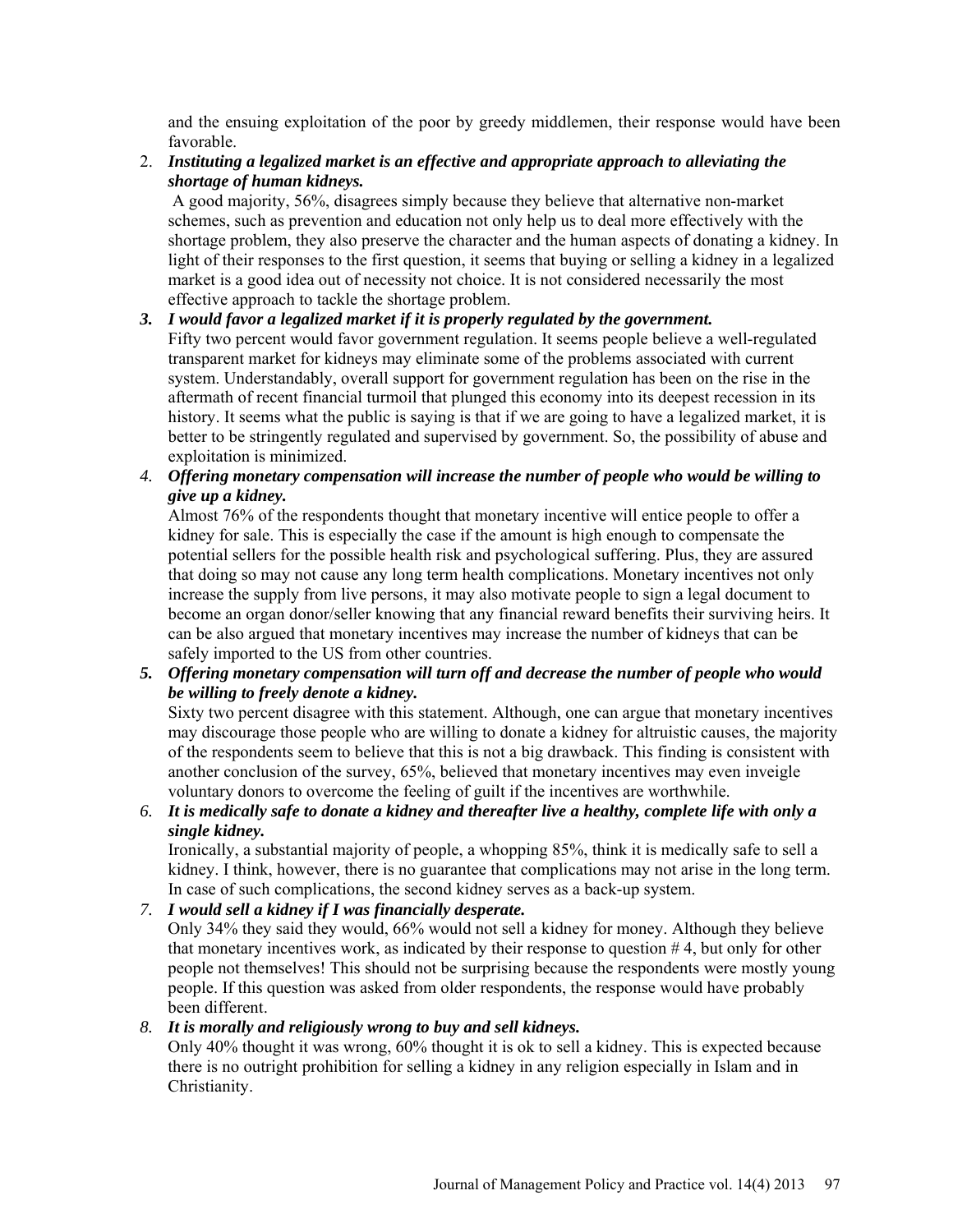# 9. *A legalized market for the sale of kidneys will open the door to exploitation of the poor by greedy middlemen seeking financial gain.*

This is the most troubling concern of those who believe a legalized market will open the door to exploitation and economic crimes. This is supported by empirical as well as the observation in many countries, especially in poor countries like Pakistan and India, regardless of whether they have a legalized market or not. Almost 73% of the respondents agree that a legalized market leads to exploitation of poor and a low 25% disagreed indicating that there is no flawless system to kidney shortage.

- 10. *Public education is the best way to increase the number of potential organ donors.* Almost 73% of respondents believed that public education and preventive programs is the best way to deal with kidney shortage because the most effective approach to solving a problem is to treat its causes. It seems, although people think that a legalized market combined with monetary incentives works, but they view it as the lender of last resort. The best solution to shortage is to cut demand by minimizing the number of incidences of kidney illnesses and the need for transplantations. Education not only enhances the public awareness about the importance of donation, it also encourages healthy life style and proper dieting.
- *11. Promoting a healthy life style and preventing obesity, diabetes, and hypertension are the most effective ways to minimize the number of kidney transplantation cases.*  The positive response to this question is expectedly overwhelming. Almost 84% agree or strongly agree with this statement. This should be of no surprise to us with a valuable lesson for our policy makers. Instead of throwing money on costly transplantations, we should invest adequately on public programs designed to promote healthy life style and to prevent obesity and hypertension, the two leading causes of kidney failure.
- *12. Maximizing donations from recently deceased persons is the most painless solution to the kidney shortage.*

More than 73% of respondents agree with this statement indicating that the pubic opinions favor donation from a deceased rather than a live person even under a legalized market system. This is especially true in economically developed rich countries in which the sanctity of human life is vigorously guarded and respected. The poverty is not so rampant to force the poor to sell kidney to get by.

*13. Even discussing and exploring the pros and cons of a legalized organ market is disgusting and immoral.* 

Even though, people do not feel comfortable about having a legalized market for human kidney, they believe strongly that this issue must be properly brought into public purview and there is nothing wrong with examining the pros and cons. Almost 75% believe that it is important to explore the consequential costs and benefits of a legalized market. And, doing so has educational value for the society.

- *14. A legalized organ market would save more lives and, therefore, should be seen as a value.* Almost 54% support this statement indicating that a legalized system has a value and is worth exploring.
- *15. A legalized organ market would demean the human body by turning it into a commodity and, therefore, should be avoided at all cost.*

It seems that the opinions are equally split when it comes to this issue, 49% agree and 50% disagree. Especially, a legalized market seems to be supported if the cost of not having it is too high. This is again consistent with the responses to earlier questions and makes sense in particular because there is no overt religious prohibition for selling a kidney.

*16. I have donated an organ.* 

Almost all of them, 98%, said no. It may be argued that the responses to some of the survey questions might have been different if more respondents had donated a kidney thus aware of the painstaking process of harvesting and implantation.

*17. I have signed a legal document stating I will be an organ donor in the future.*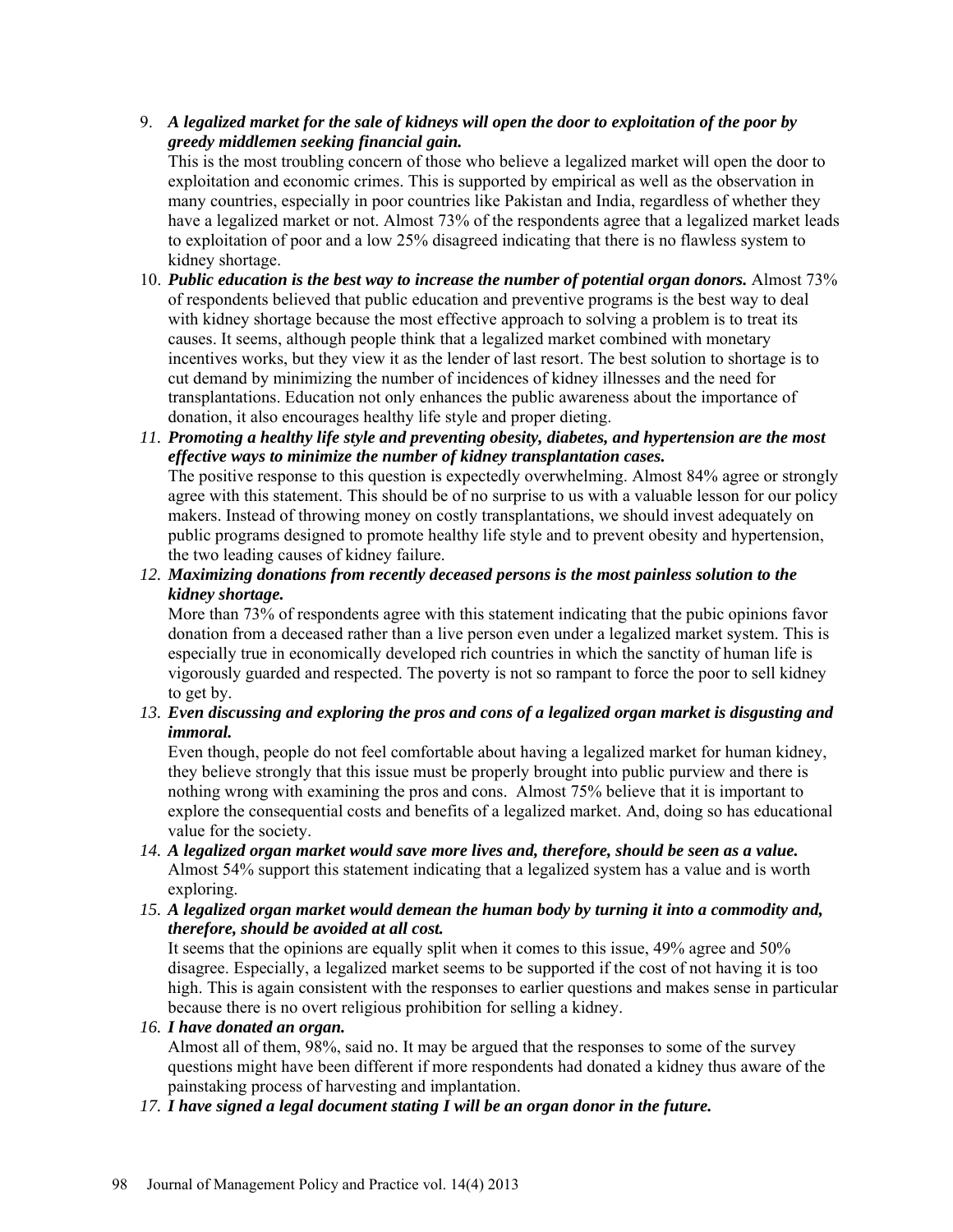Answers are split almost evenly, 49% said yes versus 51% who said no. Indicating a popular support for organ donation especially from cadaveric sources rather than a live person. If this is a true representation of what the general public thinks about kidney donation, it is really impressive and promising.

#### **CONCLUDING REMARKS**

After analysis of the information revealed by my survey and methodical assessment of the evidence for and against the legalized market, I am inclined to believe that although a legalized market helps to assuage the shortage, it may not, however, be a defensible and publicly supported solution to kidney shortage except among some economists and physicians. To be morally defensible, a legalized market should satisfy many requirements that are almost impossible to achieve. It creates many dilemmas and too many questions will still remain unanswered. The argument for legalized sale, although valid in terms of economic theory, it is weak on moral and philosophical ground. Shortage is a problem we have created by fomenting a demand for a kidney. Kidney is not an ordinary demandable product, we erroneously think of it that way. If we start thinking about human kidney in economic terms, soon, every body parts could be up for sale in an open market. This may sound like utopian imagination today but may become a reality in a not so distant future.

Shortage, in the U.S. is not caused by economic factors like lack of price; there is no concrete evidence to prove that. People do not wish to donate a kidney in expectation of pecuniary gains especially in affluent countries like the United States. Unlike the peasants living in the rural areas of a less developed country who are the major source of kidneys that are for sale, I believe the poor in the U.S. are not so depredate they would sell their body parts for money, even if it were legal. And, if a few of them do, it is not going to change the prospect of the persistent shortage. In addition, because people are wellinformed about the possible health risks and the harm they may suffer because of the possible side effects, they cannot be lured into selling a kidney against their wishes. So I think an attempt to boost supply through monetary incentives may not be as effective as it sounds. Likewise, people do not seek a kidney because it is cheap or expensive; they need it because they suffer from an unfortunate medical condition and they hope that there is a matching donor somewhere out there who can help save their life. Again, shortage is not a pricing problem and should not be dealt with by finding a monetary solution.

A legalized market may also create an unthinkable situation in which the most vulnerable people may be taken advantage of by the greedy middlemen for the sake of personal gain. We should abandon this arrogant way of thinking that ameliorating the suffering of some individuals is more important than jeopardizing the welfare of other human beings who are financially so desperate that have no choice but to sell a kidney. Plus, there is a compelling evolutionary reason why we are naturally endowed with two kidneys. We need both of them to survive in the long run, the other one serves as a backup system in case the first one failed. Kidneys are not the only organs that come in pairs, and offering money for kidneys may open the door to trading these other organs! In addition, most of the available kidneys under our current system come from deceased people who altruistically wished to donate their organs to save lives and not for monetary gain. Actually, why would a deceased person be concerned with money anyway? If they wanted to help their surviving family or loved ones financially, they could buy a good life insurance policy.

Undoubtedly, implanted kidneys work equally well whether it is purchased in a legalized market, a black market, or is obtained free. However, buying them changes the nature of and the intention for which they are donated. Offering money for everything will weaken our natural tendencies to help others voluntarily and letting market to take over everything will undermine the sense of shame associated with doing things that are socially the otherwise condemned, like posing nude for money, selling admission to colleges to students with wealthy family, buying political favor with money, and etc. The fact that someone is willing to pay for something does not make it a legitimate candidate for market trade. The commoditization of everything in life will eventually annihilate the sense of altruism and will change the character of human relations. And, having a government sanctioning or promoting a legalized market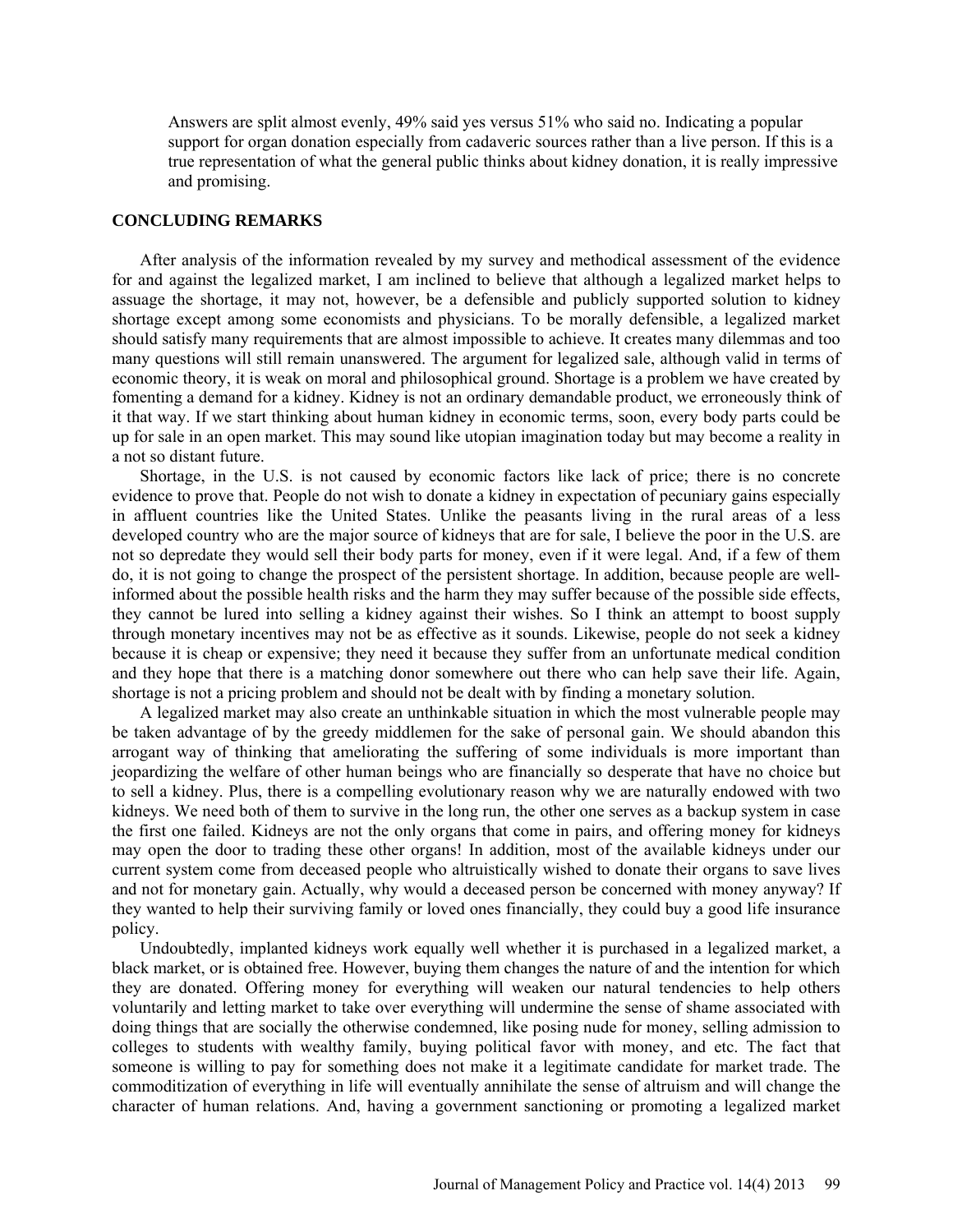makes it is even more morally objectionable. There is no question that an open completive market is the channel through which efficiency is promoted, but the more important question is whether efficiency is the only thing that matters to the society? Is efficiency compatible with other considerations or competitive with them? Should we also be concerned with whether efficiency improves the purposes for which goods and the services are purchased? Why we should focus only on efficiency if it means giving up other things that are worthy of protection and preservation? The balance between efficiency and social norms is a paradoxical issue but that should not be a reason for ignoring or overlooking it.

We should be able to hammer out a solution to organ shortage in general and kidney in particular that is humane, safe, and acceptable all around, a system that, while effectively dealing with the shortage and the resulting loss of human lives, is not prone to misuse and exploitation. Any such systems should be stringently regulated by government to protect each and every party involved and ensures transparency and fairness. Without rigorous government oversight, the possibility of misuse and mistreatment of vulnerable and uneducated people is certainly a possibility. According to most observers, public education concerning the importance of organ transplantation and healthy life style are very helpful. This can be accomplished through raising overall awareness via public service announcements and advertisements focused on the importance of donation and the laws and regulations that govern organ transactions. We already have a plethora of public service announcements related to smoking, wearing seat belts, domestic violence, and numerous other health concerns. Although society should strive to alleviate the suffering however, that worthy cause should not be achieved by undermining the respect for human dignity or the integrity of human body. It should be done in a fair and equitable manner and not by violating people's rights for financial gain. The main concern should be to preserve human life and its integrity and not turn the human body into a tradable commodity. Improving procurement through organizations such as Organ Donation Breakthrough Collaborative, this organization "have successfully improved the procurement rate of organs from eligible deceased donors to 70 percent or higher in a number of regions." (See, Bejamin Hippen) even though such arrangements may not solve the shortage, but they are steps in right direction.

My dislike of a legalized market is not because such a market is inefficient or does not contribute to ameliorating the shortage problem, it is rather due to strong belief that markets should not dictate every sphere of our life even thought the intention is good or the end result is helpful. Commoditization of human body may abolish the moral codes and norms we have kept for thousand years, safeguarded and cherished as the social and family bounds. A legalized market may save some patients from experiencing the anxiety of the waiting list system and its agonizing limitations, but not all of them. Although the experience of Iran may offer some hope, we should be cautious; what may work in Iran, may not work in the U.S. or any other countries. We should come to term with inevitability of getting sick, just as we have with our death, and do not expect someone else suffers in order to alleviate ours.

#### **REFERENCES**

Abouna, G.M., Sabawi, M.M., Kumar, M.S.A., and Samhan, M. (1991). The Negative Impact of Paid Organ Donation in: W. Land and JB (eds) *Organ Replacement Therapy, Ethics, Justice, Commerce,* Berlin and New York: Springer Verlag, pp. 164 – 172.

Becker, Gary and Julio Elias (2007) Introducing Incentives in the Market for Live and Cadaveric Organ Donation, *Journal of Economic Perspective,* Vol. 21, No. 3, pp. 3 -24.

Berger, Alexander (2011) Why Selling Kidneys Should Be Legal, *New York Times,* December 5.

Cherry, M J (2005) *Kidney for sale by owner: human organs, transplantation, and the market.* Georgetown: Georgetown University Press.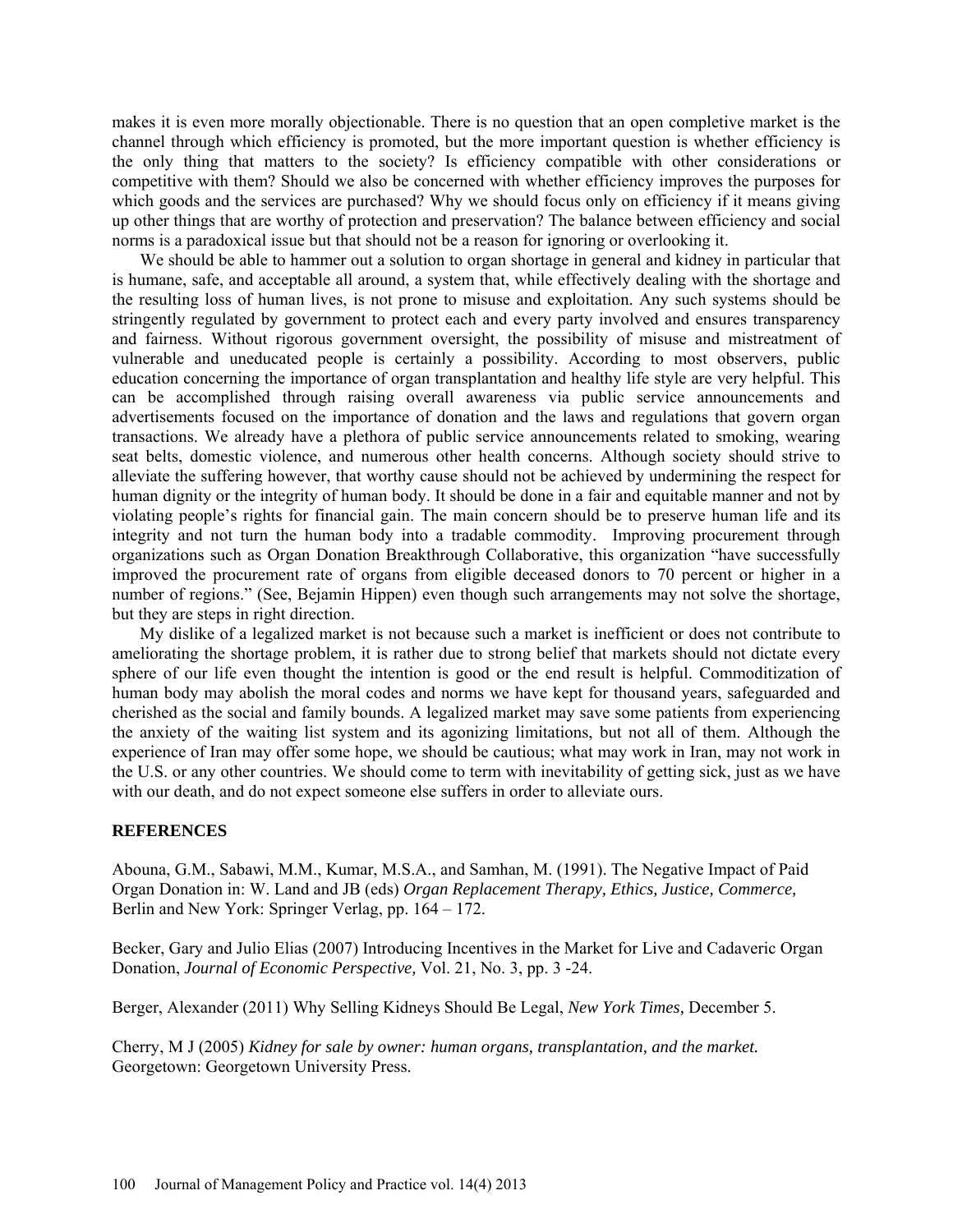[Clay, Megan;](http://www.highbeam.com/Search?searchTerm=author%3a%22Clay%2c+Megan%22&orderBy=Date+DESC) [Block, Walter](http://www.highbeam.com/Search?searchTerm=author%3a%22Block%2c+Walter%22&orderBy=Date+DESC) (2002) A free market for human organs, *[The Journal of Social, Political, and](javascript:void(0);)  [Economic Studies](javascript:void(0);)*, July 2002*.* 

Cohen, Eric (2006) Biotechnology and the Spirit of Capitalism, *The New Atlantis*, Spring 2006.

Dworkin, G. (1994) Markets and morals: the case for organ sales. In: Dworkin G, ed. *Morality, harm, and the law.* Boulder, CO: Westview Press, 1994. 155–161.

Epstein, Richard (2006) The Economics of Organ Donations: *Economic Talk Transcript*: http://www.econlib.org/library/Columns/y2006/Epsteinkidneys.html

Frederick, Danny "A Competitive Market in Human Organs," *Libertarian Papers* 2, 27, 2010).

Freeman, Daniel (2006) An Open Market for Human Organs, *Philosophy Paradise*, 2006.

Guardian (2012) Kidneys for sale: poor Iranians compete to sell their organs, *Guardian,* Sunday 27 May.

Hippen, Benjamin (2005) Defense of a regulated market in kidneys from living vendors. *Journal of Medicine and Philosophy*, 2005. 30610–611.611.

Hippen, Benjamin (2006) The Case for Kidney Markets, *The New Atlantis*, Number 14, Fall, pp. 47-61.

[Lim,](http://kentridgecommon.com/?author=1) Lester (2009) Does a legalized market for kidneys in Singapore violate human dignity? *The Kent Ridge Common*, August 31.

McNally, Harrison E. and John Forsytne (2005) Stakes and Kidneys: why markets in human body parts are morally imperative; Kidney for sale by owner: human organs, transplantation, and the market. *British Medical Journal*, 2005. 331460.

Mehta, Goyal M and R L, Schneiderman L J (2002) Economic and health consequences of selling a kidney in India, *Journal of American Medical Association,* 2002 Oct 2;288(13):1589-93.

Meilaender, Gilbert (2006) Gifts of the Body, *The New Atlantis*, Summer.

Sandel, Michael (2012). What Money Can't Buy: the Moral Limits of Markets, Farrar*,* Straus and Giroux, 2012.

Satz, Debra (2010) Ethical Issues in the Supply and Demand of Human Kidneys, in: *Why Some Things Should Not Be For Sale: the Moral Limits of Markets*, PP. 189–206, Oxford: Oxford University Press.

[Schachter,](http://reason.com/people/abby-wisse-schachter/all) Abby Wisse (2011). [The Case for Legal Organ Sales,](http://reason.com/archives/2011/11/11/the-case-for-legal-organ-sales) How legalizing the trafficking of human organs would save lives and protect the poor, *Reason.com*, November 11, 2011.

Scheper- Hughes Nancy (2003) Keeping an Eye on the Global Traffics in Human Organs, *The Lancet*, 2003. 3611646.

Scheper-, Hughes Nancy (2003) Rotten Trade: Millennial Capitalism, Human Values and Global Justice in Organs Trafficking. *Journal of Human Rights 2003*. 2200.

Scheper-Hughes, Nancy (2002) The Ends of the Body: Commodity Fetishism and the Global Traffic in Organs. SAIS Rev 2002. 2263.